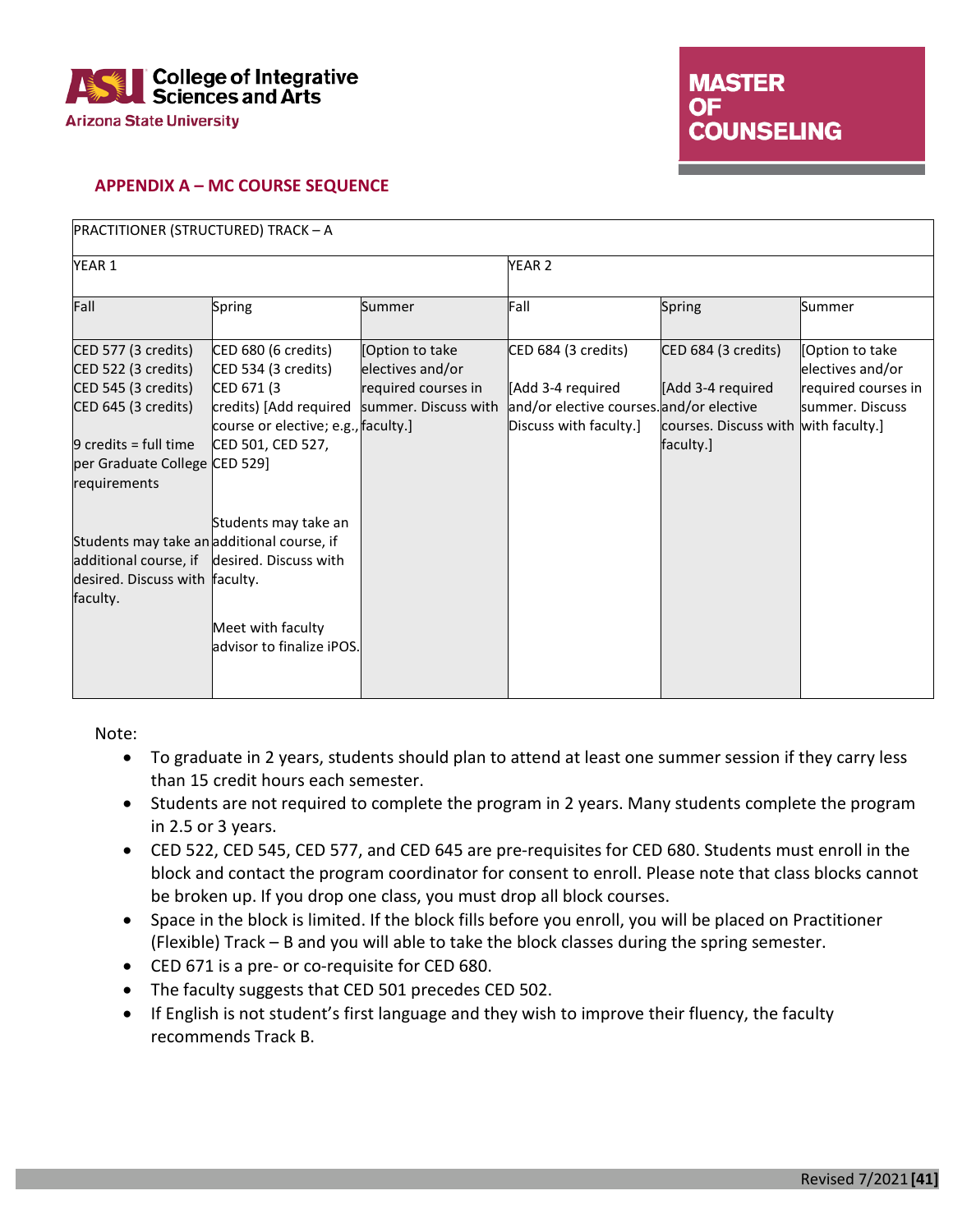

| PRACTITIONER (FLEXIBLE) TRACK - B                                                                                                                                                                                                                      |                                                                                                                                                    |                                                                                  |                                                                                                                                       |                                                                                                                                                                                                                          |                                                                   |  |
|--------------------------------------------------------------------------------------------------------------------------------------------------------------------------------------------------------------------------------------------------------|----------------------------------------------------------------------------------------------------------------------------------------------------|----------------------------------------------------------------------------------|---------------------------------------------------------------------------------------------------------------------------------------|--------------------------------------------------------------------------------------------------------------------------------------------------------------------------------------------------------------------------|-------------------------------------------------------------------|--|
| YEAR 1                                                                                                                                                                                                                                                 |                                                                                                                                                    |                                                                                  | YEAR <sub>2</sub>                                                                                                                     |                                                                                                                                                                                                                          |                                                                   |  |
| Fall                                                                                                                                                                                                                                                   | Spring                                                                                                                                             | Summer                                                                           | Fall                                                                                                                                  | Spring                                                                                                                                                                                                                   | Summer                                                            |  |
| CED 671 (3 credits)                                                                                                                                                                                                                                    | CED 577 (3 credits)<br>CED 522 (3 credits)                                                                                                         | [Option to take<br><b>CED 680</b>                                                | CED 680 (6 credits)                                                                                                                   | CED 684 (3 credits)                                                                                                                                                                                                      | CED 684 (3 credits)                                               |  |
| <b>Enroll in various</b><br>required and elective CED 645 (3 credits)<br>courses to equal 12-<br>15 credit hours; e.g.,<br>CED 501, CED 527,<br>CED 529, CED 534]<br>$9$ credits = full time<br>per Graduate College Meet with faculty<br>requirements | CED 545 (3 credits)<br>Students may take an courses.<br>additional course, if<br>desired. Discuss with<br>faculty.<br>advisor to finalize<br>iPOS. | practicum and/or<br>other electives<br>and required<br>Discuss with<br>faculty.] | <b>IAdd 2-3</b><br>required courses or<br>elective; CED 501,<br>CED 534]<br>Students may take<br>if desired. Discuss<br>with faculty. | <b>IAdd 3-4</b><br>required and/or<br>elective courses]<br>Students may take an additional course, if<br>additional course, if desired. Discuss with<br>an additional course, desired. Discuss with faculty.<br>faculty. | [Add required and/or<br>elective courses]<br>Students may take an |  |
| Students may take an<br>additional course, if<br>desired. Discuss with<br>faculty.                                                                                                                                                                     |                                                                                                                                                    |                                                                                  |                                                                                                                                       |                                                                                                                                                                                                                          |                                                                   |  |

Note:

- To graduate in 2 years, students should plan to attend at least one summer session if they carry less than 15 credit hours each semester.
- Students are not required to complete the program in 2 years. Many students complete the program in 2.5 or 3 years.
- CED 522, CED 545, CED 577, and CED 645 are pre-requisites for CED 680. Students must enroll in the block and contact the program coordinator for consent to enroll. Please note that class blocks cannot be broken up. If you drop one class, you must drop all block courses.
- CED 671 is a pre- or co-requisite for CED 680.
- The faculty suggests that CED 501 precedes CED502.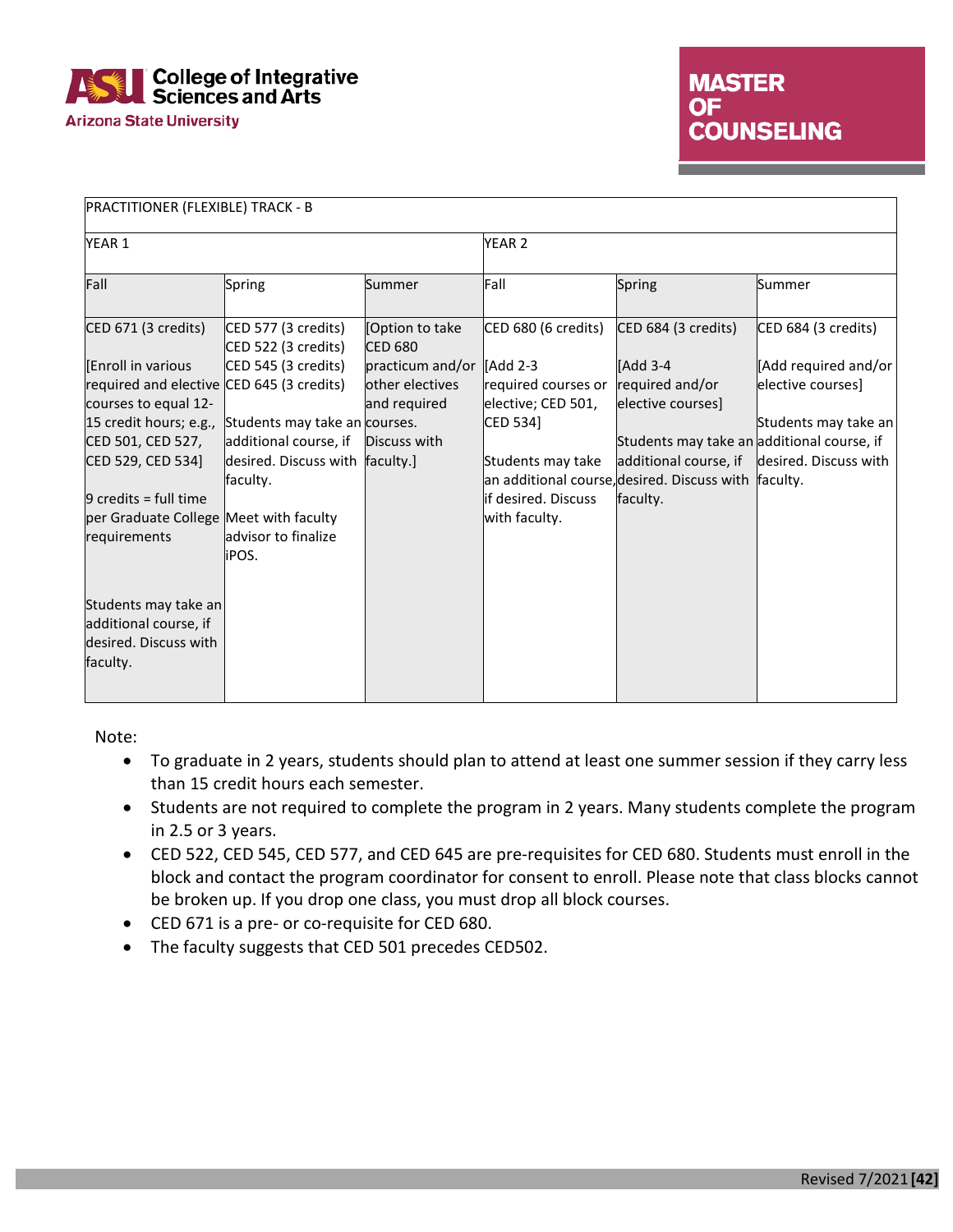

| <b>RESEARCH (THESIS) TRACK</b>                                                                                                             |                                                                                                                                                        |                                                                 |                                                                                                |                                                                             |                                                  |
|--------------------------------------------------------------------------------------------------------------------------------------------|--------------------------------------------------------------------------------------------------------------------------------------------------------|-----------------------------------------------------------------|------------------------------------------------------------------------------------------------|-----------------------------------------------------------------------------|--------------------------------------------------|
| YEAR 1                                                                                                                                     |                                                                                                                                                        |                                                                 | YEAR 2                                                                                         |                                                                             |                                                  |
| Fall                                                                                                                                       | Spring                                                                                                                                                 | Summer                                                          | Fall                                                                                           | Spring                                                                      | Summer                                           |
| CED 501 (3 credits)<br>CED 671 (3 credits)<br>Enroll in various<br>required and elective<br>courses to equal 12-<br>15 credit hours; e.g., | $\mathsf{CED}\,577^*$ (3 credits)<br>CED 522 (3 credits)<br>CED 545 (3 credits)<br>CED 645 (3 credits)<br>Consult with advisor<br>regarding additional | [Add required<br>thesis units may<br>be taken in the<br>summer] | CED 680 (6 credits)<br>courses; note that EDP 552 (3 credits)<br>[Add 1-2<br>required courses] | CED 684 (3 credits)<br>EDP 554 (3 credits)<br>[Add 1-2<br>required courses] | CED 684 (3 credits)<br>[Add required<br>courses] |
| CED 527, CED 529,<br>CED 599, CED 534;<br>Discuss with faculty.]                                                                           | course CED 502]<br>Meet with faculty<br>advisor to finalize<br>iPOS.                                                                                   |                                                                 |                                                                                                |                                                                             |                                                  |
| $9$ credits = full time<br>per Graduate College<br>requirements                                                                            |                                                                                                                                                        |                                                                 |                                                                                                |                                                                             |                                                  |

Note:

- CED 522, CED 545, CED 577, and CED 645 are pre-requisites for CED 680. You must ensure completion of these courses in Year 1.
- Students must enroll in the block and contact the program coordinator for consent to enroll. Please note that class blocks cannot be broken up. If you drop one class, you must drop all block courses.
- CED 671 is a pre- or co-requisite for CED 680.
- To graduate in 2 years, students should plan to attend at least one summer session if they carry less than 15 credit hours each semester.
- Students are not required to complete the program in 2 years. Many students complete the program in 2.5 or 3 years.
- The faculty suggests that CED 501 precedes both CED 502 and all other quantitative courses.
- Work with advisor to enroll in 6 thesis credits CED 599 (1-6 credits across various semesters).
- If you plan to propose or defend your thesis in the summer, you must consult with your advisor. You must be enrolled in a minimum of 1-credit hour to propose or defend your thesis.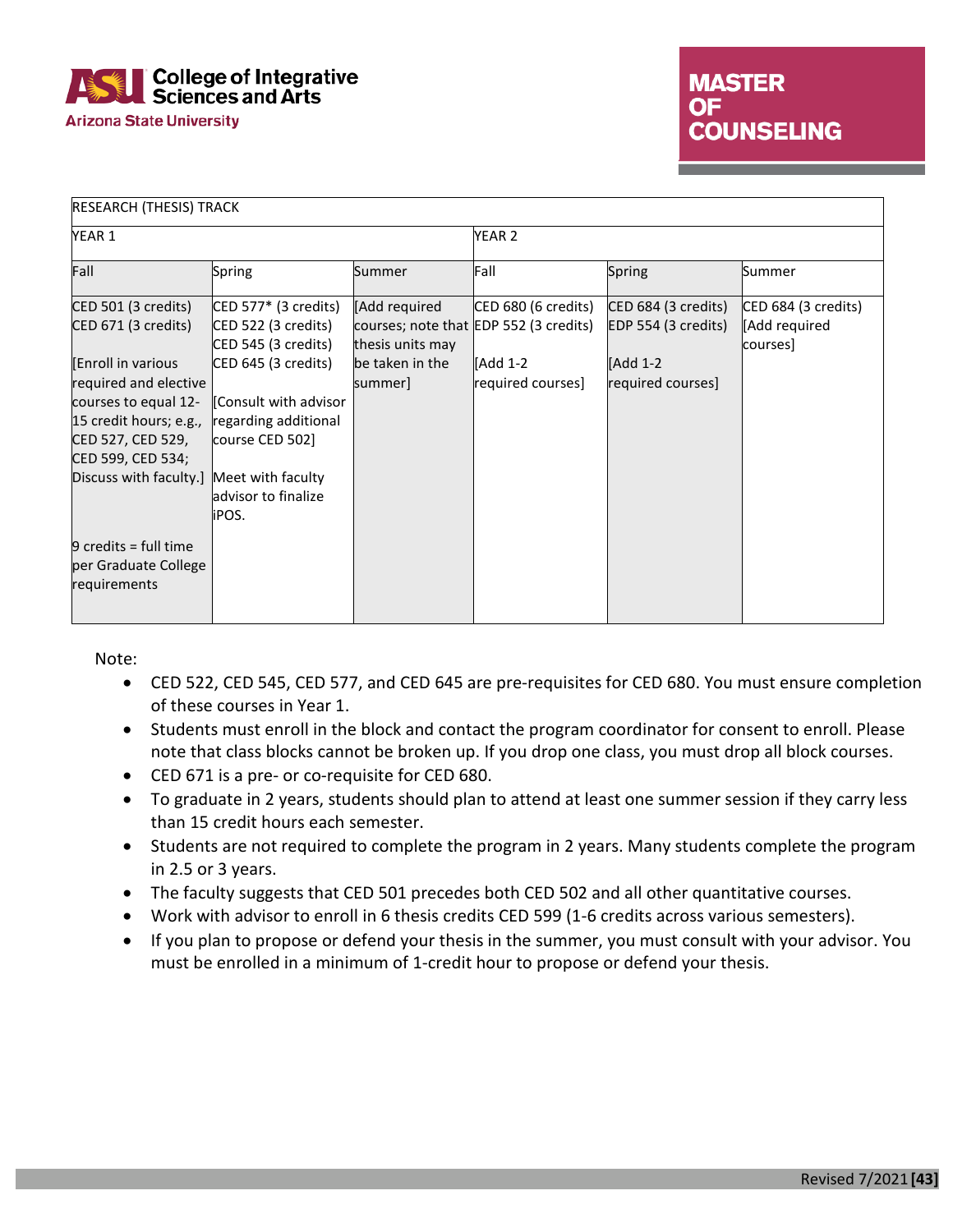

**MASTER OF COUNSELING** 

#### **APPENDIX B – MC COURSEWORK CHECKLIST**

Please use the fillable PDF available on the CCP Forms page [here.](https://cisa.asu.edu/graduate/ccp/forms)

| <b>Last Name</b>  |  |
|-------------------|--|
| <b>First Name</b> |  |
| ASU ID#           |  |

|--|

|                           |                                       | Semester taken/  | Waiver         |                |       |
|---------------------------|---------------------------------------|------------------|----------------|----------------|-------|
| <b>MC Course</b>          | <b>Coursework Name</b>                | planned or       | <i>(attach</i> | <b>Credits</b> | Grade |
|                           |                                       | waiver obtained* | letter)        |                |       |
| <b>Professional Core</b>  |                                       |                  |                |                |       |
| <b>CED 522</b>            | <b>Theories of Counseling</b>         |                  |                | 3              |       |
| <b>CED 523</b>            | <b>Psychological Tests</b>            |                  |                | 3              |       |
| <b>CED 527</b>            | Prevention & Consultation             |                  |                | 3              |       |
| <b>CED 534</b>            | <b>Occupations and Careers</b>        |                  |                | 3              |       |
| <b>CED 545</b>            | Analysis of the Individual            |                  |                | 3              |       |
| <b>CED 567</b>            | Group Dynamics & Counseling           |                  |                | 3              |       |
| <b>CED 577</b>            | <b>Counseling Pre-practicum</b>       |                  |                | 3              |       |
| <b>CED 529</b>            | Lifespan Human Development            |                  |                | 3              |       |
| <b>CED 645</b>            | <b>Professional Issues and Ethics</b> |                  |                | 3              |       |
| <b>CED 671</b>            | <b>Multicultural Counseling</b>       |                  |                | 3              |       |
| CED 680**                 | <b>Practicum Seminar</b>              |                  |                | 3              |       |
| CED 680**                 | <b>Practicum Clinic</b>               |                  |                | 3              |       |
| CED 684**                 | Internship in Counseling              |                  |                | 3              |       |
| CED 684**                 | <b>Internship in Counseling</b>       |                  |                | 3              |       |
| <b>CED 501</b>            | <b>Research and Evaluation</b>        |                  |                | 3              |       |
| CED 502***                | <b>Introduction to Data Analysis</b>  |                  |                | $\frac{3}{48}$ |       |
|                           |                                       |                  |                |                |       |
| <b>Practitioner Track</b> |                                       |                  |                |                |       |
| <b>Elective 1</b>         |                                       |                  |                | 3              |       |
| Elective 2                |                                       |                  |                | 3              |       |
| <b>Elective 3</b>         |                                       |                  |                | 3              |       |
| Elective 4                |                                       |                  |                | $\frac{3}{12}$ |       |
|                           |                                       |                  |                |                |       |
| <b>Research Track</b>     |                                       |                  |                |                |       |
| EDP 552***                | Multi Regression/Correlation Methods  |                  |                | 3              |       |
| EDP 554***                | Analysis-of-Variance Methods          |                  |                | 3              |       |
| <b>CED 599</b>            | <b>Thesis</b>                         |                  |                | $\frac{6}{12}$ |       |
|                           |                                       |                  |                |                |       |
|                           |                                       |                  |                |                |       |

 $\emph{``If course wavier is obtained, attach a copy of the letter certifying wavier of program requirement. **Note:** wavier only refers to not needing to take a program requirement. The Graduate College total hours requirement (60 hours) still hold. \emph{``• On the iPOS, CED 680 Practicum should be listed as two separate 3.0 unit classes: CED 680 Practicum Seminar, and CED 680 Practicum Clinic, both during the same semester. Do not list it as one 6.0 unit class. The same applies for$ 

CED 684 Internship. Please list as two separate 3.0 unit classes during consecutive semesters.<br>\*\*\* or equivalent

I have reviewed this course plan in conjunction with the CCP Projected Course Offerings, located under Student Resources on the CCP homepage, and I understand that course availability is subject to change.

| <b>Student Signature</b>      | Date        |  |
|-------------------------------|-------------|--|
| <b>Advisor Signature</b>      | <b>Date</b> |  |
| <b>Faculty Head Signature</b> | Date        |  |

Rev. 5/19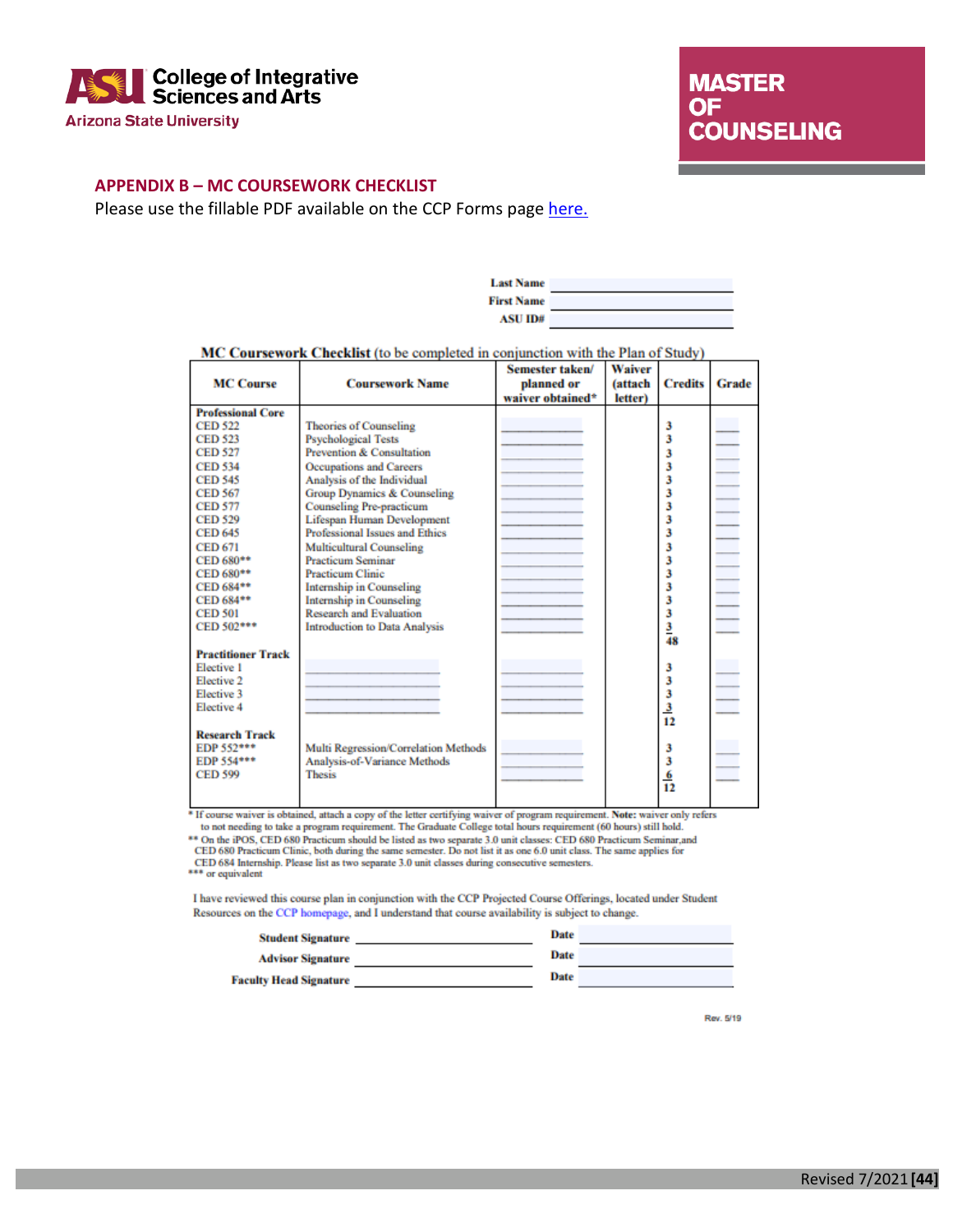

# **MASTER** OF. **COUNSELING**

### **APPENDIX C – MC PRACTITIONER TRACK ELECTIVES**

Please note, the AzBBHE reviewed and approved specific elective courses for the MC program. Below is a list of approved, in-house electives (i.e., electives offered through the Faculty of Counseling and Counseling Psychology). Students are always encouraged to consult with their advisor or the program coordinator regarding course sequencing and planning. Course descriptions and details are available in the course catalog search feature on MyASU. **Enrolling in elective courses that are not included on the list below may result in issues with licensure through the AzBBHE.**

AzBBHE-Approved Electives

- CED 591 Rotating Special Topics Seminars:
	- o Advanced Counseling Techniques
	- o Advanced Skills and Simulations for Counseling
	- o Clinical Mental Health Counseling
	- o Counseling Lesbian, Gay, Bisexual, Transgender
	- o Psychopharmacology for Mental Health Professionals
- CED 672 Couple and Family Counseling
- CPY 623 Counseling At-Risk Youth
- CPY 650 Counseling Latinos
- CPY 651 Personality Assessment
- CPY 652 Individual Intellect Assessment
- CPY 653 Neuropsychology
- CPY 654 Biobases of Behavior
- CPY 568 Group Intervention
- CPY 622 Child Counseling and Play Therapy
- CPY 673 Trauma in Counseling
- CPY 674 Counseling Women
- CPY 675 Health and Wellness Counseling
- CPY 677 Advanced Counseling
- CPY 694 Substance Use, Disorders, Addiction and Therapy
- CPY 691 Rotating Special Topics Seminars:
	- o Human Sexuality and Psychotherapy
	- o Counseling Children and Adolescents
	- o Grief and Loss Counseling
	- o Advocacy, Systems and Community Counseling
	- o Counseling Survivors of Abuse
	- o Psychotherapy and Meaning in Life
	- o Intimate Partner Violence

DISCLAIMER: This information is provided with the understanding that projected course scheduling may change. It is the responsibility of the student to verify that the course is being offered in the semester in which they wish to enroll. Please review the CCP Projected Course offerings, under Student Resources, on our [website.](https://cisa.asu.edu/graduate/ccp/CP_Student-Resources) Course descriptions and details are available in the Course Catalog Search on MyASU.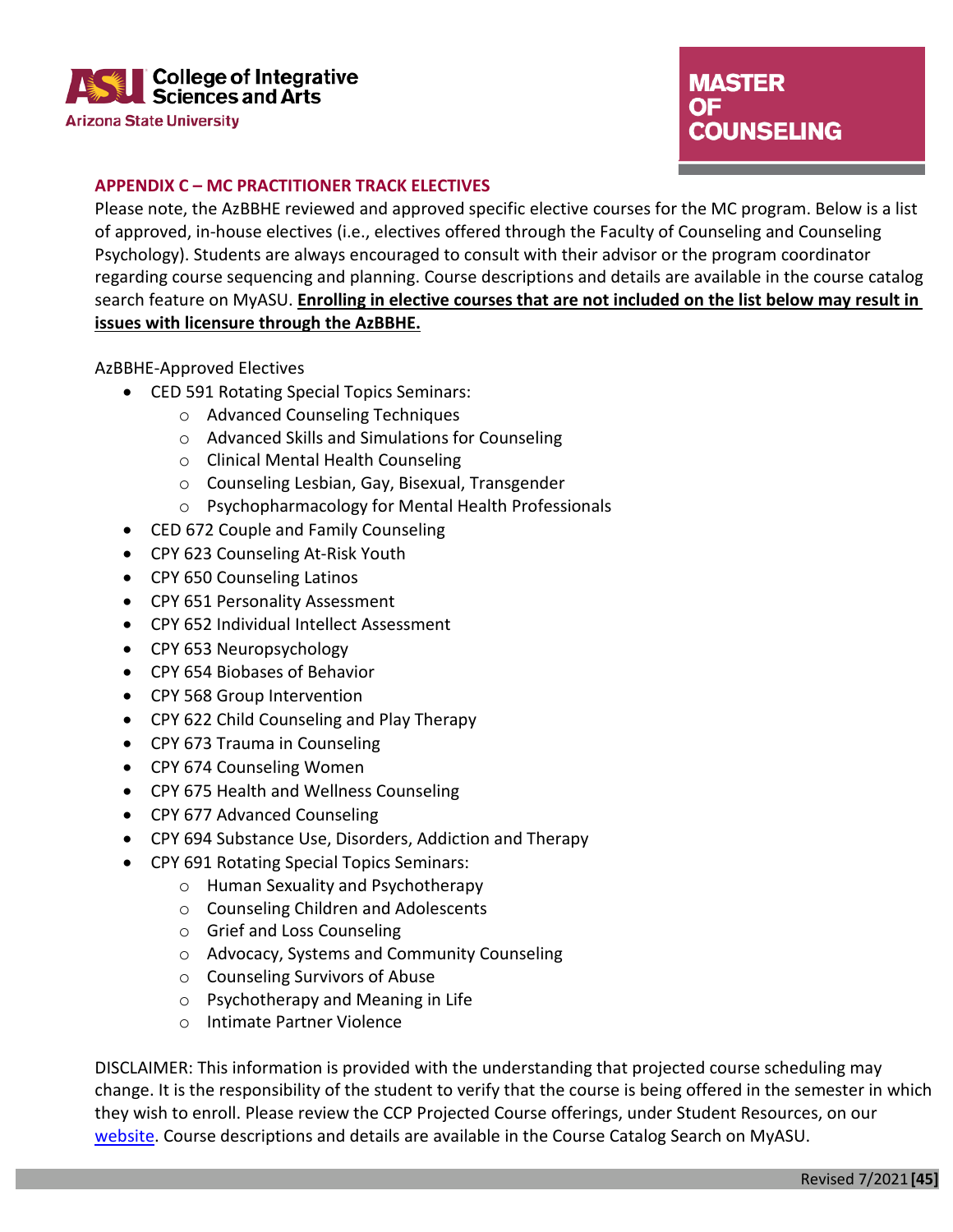

# **MASTER OF COUNSELING**

### **APPENDIX D – MC PRACTITIONER TRACK PRE-APPROVED OUTSIDE ELECTIVES**

Please note, at least 2 out of the 4 required electives must be taken within our CCP unit. Below is a list of outside electives (i.e., electives not offered through the Faculty of Counseling and Counseling Psychology) that have been pre-approved as acceptable elective options for MC students. Students are always encouraged to consult with their advisor or the program coordinator regarding course sequencing and planning. Course descriptions and details are available in the Course Catalog Search on MyASU. Enrolling in outside elective courses that are not included on the list below may result in issues with licensure through the AzBBHE.

### **AzBBHE-Approved Outside Electives:**

- PSY 591 Neuropsychopharmacology
- SWG 527 Mitigation of Death and Life Cases
- SWG 561 LGBTQ Issues
- SWG 577 Traumatic Death: Theory, Counseling, Practice
- SWG 579 Critical Incident Stress Management

### **NOTE: It is strongly recommended that students consider outside electives only when electives offered by the CCP program are not available or conducive to students' schedules.**

DISCLAIMER: This information is provided with the understanding that faculty and course material may change. It is the responsibility of the student to verify the accuracy of this information during the semester in which they wish to enroll. If there is a change in faculty or a significant change in course objectives for any of the courses listed, students must request an updated course syllabus and seek approval from their faculty advisor to enroll.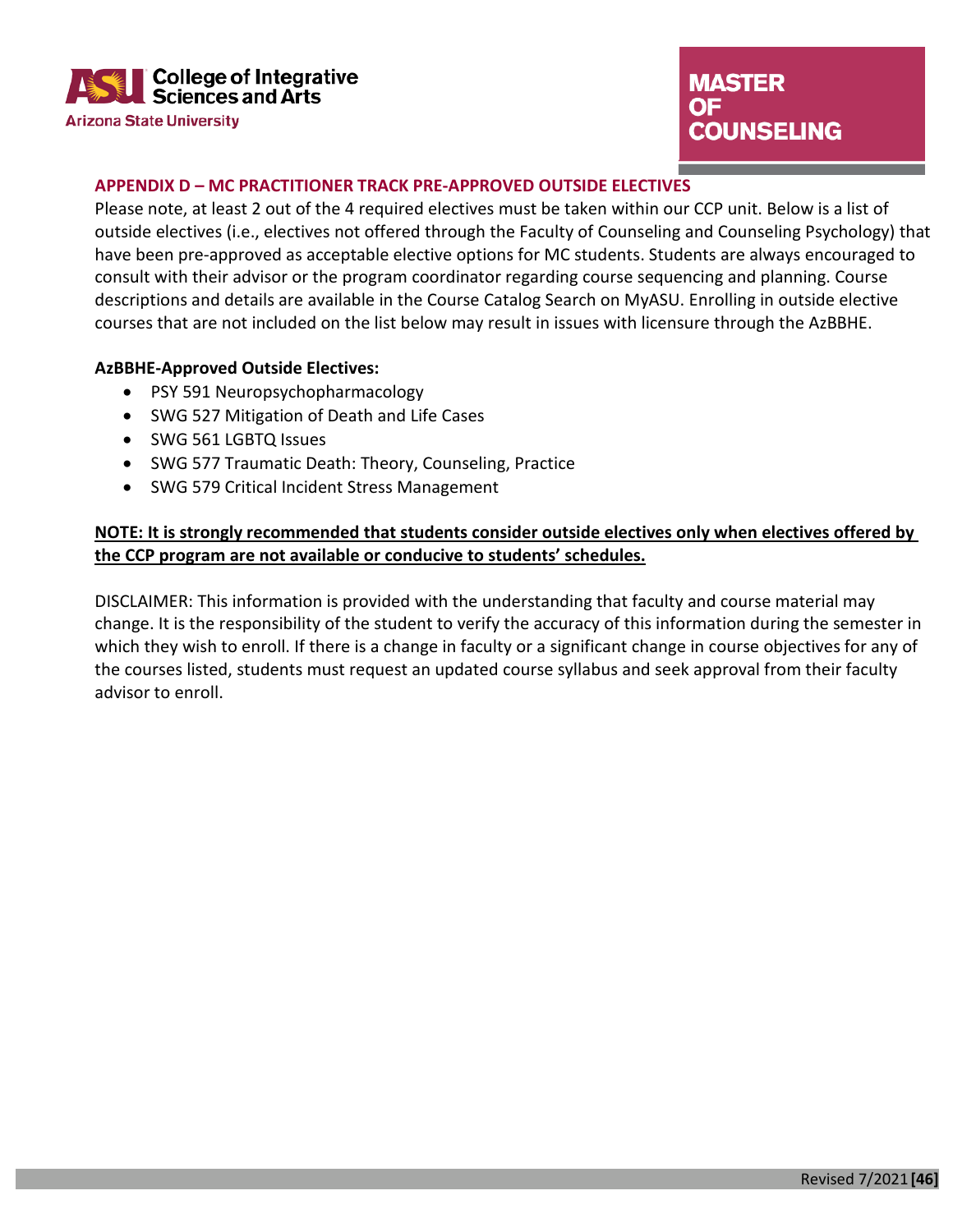

# **MASTER OF COUNSELING**

#### **APPENDIX E – COMPREHENSIVE WRITTEN EXAM (COMPS)**

Students in the Practitioner Track must pass a standardized comprehensive examination in order to graduate. The MC program uses the [Counselor Preparation Comprehensive](http://www.cce-global.org/AssessmentsAndExaminations/CPCE) [Examination \(CPCE\).](http://www.cce-global.org/AssessmentsAndExaminations/CPCE) A passing score of 76 is required. Students not passing on the first administration of this test will have only one more option to pass the test. If a student fails after two administrations, the student is recommended for dismissal from the program. There is no cost to the student to take the exam. Counseling and Counseling Psychology will cover the \$75 examination fee for the first attempt. The exam should be taken in the semester prior to the semester of graduation.

The comprehensive examination will be administered once per semester in the spring (late March-early April), summer (late June-early July) or fall (mid October-early November). Information on specific dates and how to register will be announced via the student listserv.

Students must be in good academic standing (3.0 iPOS and graduate GPA) and must be enrolled in the semester that they take the exam (including summer). One credit of continuing registration (CED 595) is suggested if no other courses are needed. In addition, Graduate College accepts comps scores only for those students who have a full three- member committee in their iPOS. Prior to taking comps, students must add two faculty members from the MC program to their committee in the iPOS. Students may choose any two faculty members; nothing will be required of them. This is simply to complete a full committee and allow the exam result to be posted. Failure to have a complete committee means that comps scores cannot be recorded.

There is no official study guide for the CPCE. However, since the CPCE and the National Counselor Examination for Licensure and Certification (NCE) are based on the same eight content areas, any study materials developed for the NCE should be useful for the CPCE. There are copies of NCE study guides available in the Counselor Training Center resource library. Additional suggested resources are available [here.](http://www.cce-global.org/Assets/CPCE_Textbook_List.pdf)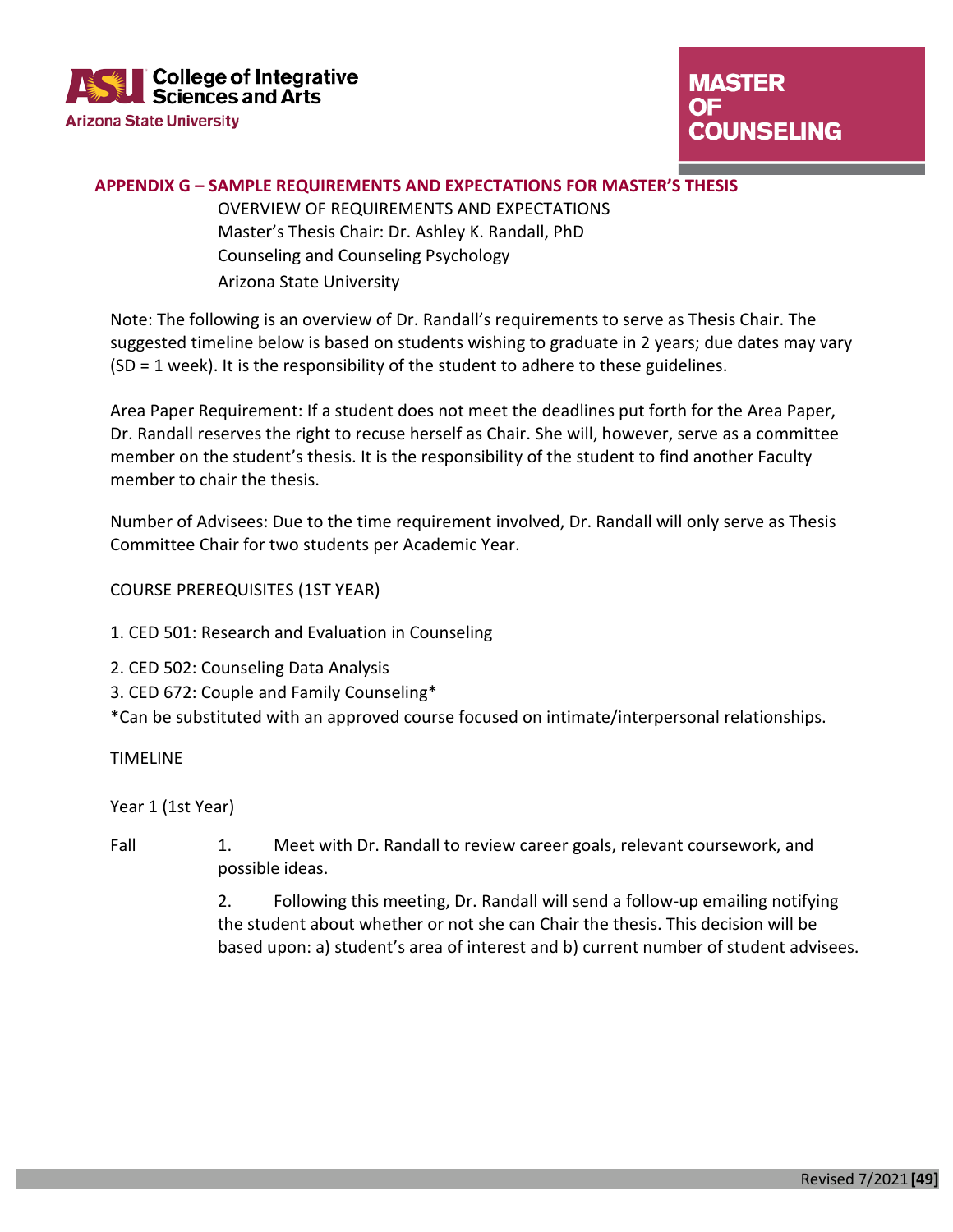

<u>a sa mga sangayon ng mga sangayon ng mga sangayon ng mga sangayon ng mga sangayon ng mga sangayon ng mga sangayon ng mga sangayon ng mga sangayon ng mga sangayon ng mga sangayon ng mga sangayon ng mga sangayon ng mga sang</u>

| Spring              | 1.       | Set up bi-weekly or monthly meetings (TBD) with Dr. Randall to review<br>topic ideas, and determine area for Area Paper.                      |
|---------------------|----------|-----------------------------------------------------------------------------------------------------------------------------------------------|
|                     | 2.       | Attend two Graduate Writing Services workshops (e.g., Writing Effectively:<br>A Refresher on Grammar and Sentence Structure - online course). |
|                     | 3.       | Create an outline for Area Paper - due May 1st.                                                                                               |
|                     |          | Complete Area Paper (see detailed instructions below)*                                                                                        |
| Summer              | 1.<br>2. | Full rough draft - due July 1st<br>Final draft (incorporating Dr. Randall's revisions) - due August 15th                                      |
| *deadlines are firm |          |                                                                                                                                               |
| Year 2 (2nd Year)   |          |                                                                                                                                               |
| September           |          |                                                                                                                                               |
|                     | 1.       | Finalize committee/complete paperwork by September 1st                                                                                        |
|                     | 2.       | Work with Dr. Randall to finalize research proposal                                                                                           |
| October             |          |                                                                                                                                               |
|                     | 1.       | Hold proposal meeting with committee by October 15th                                                                                          |
|                     | 2.       | Submit IRB application by October 31st                                                                                                        |
|                     | 3.       | Begin data collection following IRB approval                                                                                                  |
| February            |          |                                                                                                                                               |
|                     | 1.       | Complete data collection by February 1st                                                                                                      |
|                     | 2.       | Complete data processing, analyses, and write-up of Results<br>by February 15th                                                               |
|                     | 3.       | Schedule one-to-one Graduate Writing Services (ph: 602-965-4272) to<br>review full draft of thesis.                                           |
| March               | 1.       | Rough draft of final thesis - due March 1st *                                                                                                 |
|                     |          | *Feedback from the Graduate Writing Services must be submitted with<br>this draft.                                                            |
|                     | 2.       | Second rough draft of final thesis - due March 15th                                                                                           |
| April               |          |                                                                                                                                               |
|                     | 1.       | Final thesis sent to committee by April 1st                                                                                                   |
|                     | 2.       | Schedule defense prior to April 15th*                                                                                                         |
|                     |          | *Please confirm date with Graduate College                                                                                                    |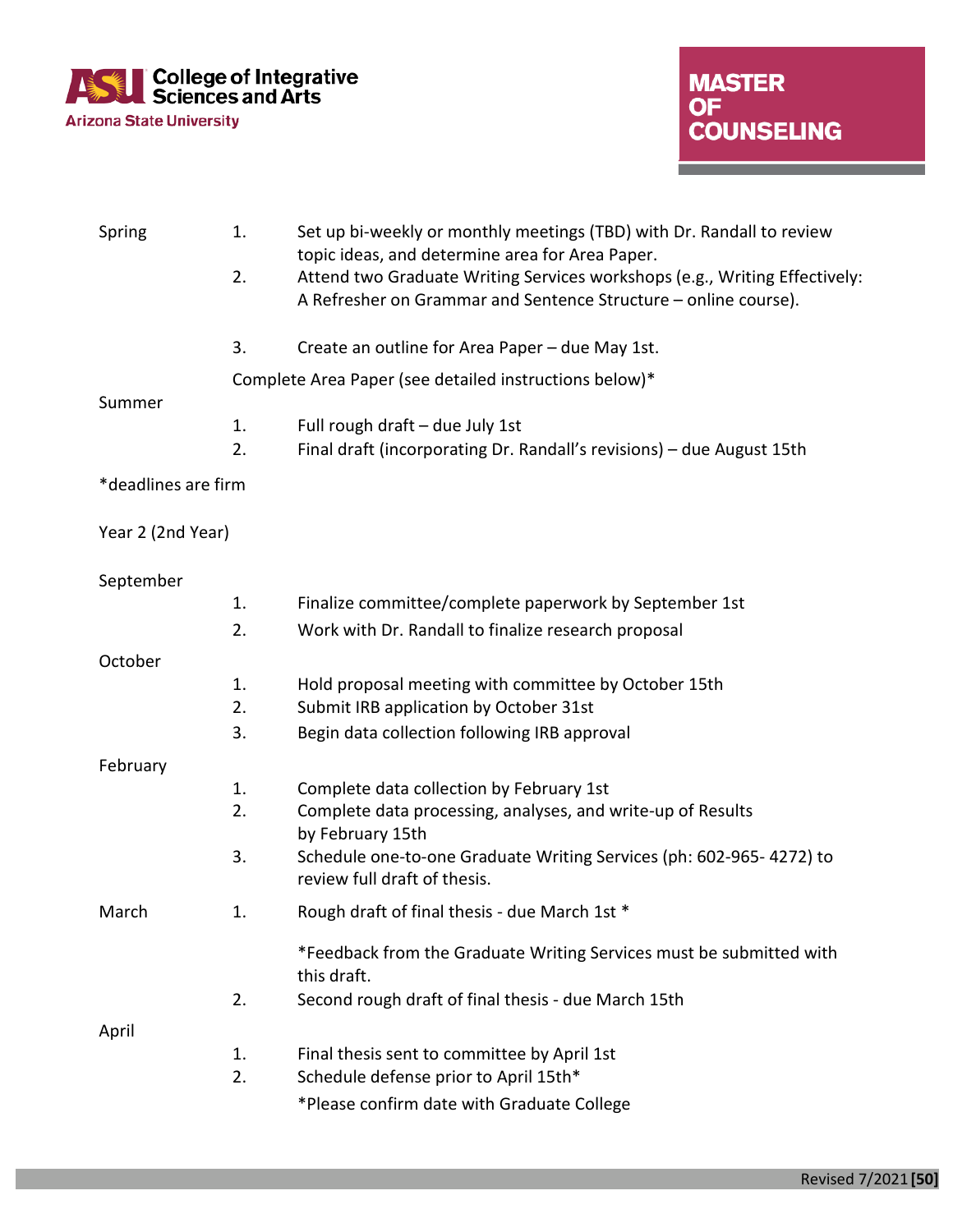

#### AREA PAPER INSTRUCTIONS

Purpose: This paper will help to: (1) organize relevant literature on your topic of interest and (2) serve as the backbone to your Proposal Introduction.

Content: Please be sure to review relevant literature (seminal articles, along with literature from the past 10 years) and include the following sections:

- A. Overview of the topic (i.e. why is this topic important)
- B. Theories used to describe this topic (2-3 most common) describe theories in detail, and include major tenants.
- C. What is known this will be the bulk of your literature review
- D. Unknown questions/things left to be discovered
- E. Future Directions based on the information in Section "D" please create three research questions. Questions should include: (1) identification of IV (independent variable) and DV (dependent variable), along with the null and alternative hypothesis.

Length: 10-15 pages double spaced (excluding Abstract and Reference Page)

Formatting: APA 6th Edition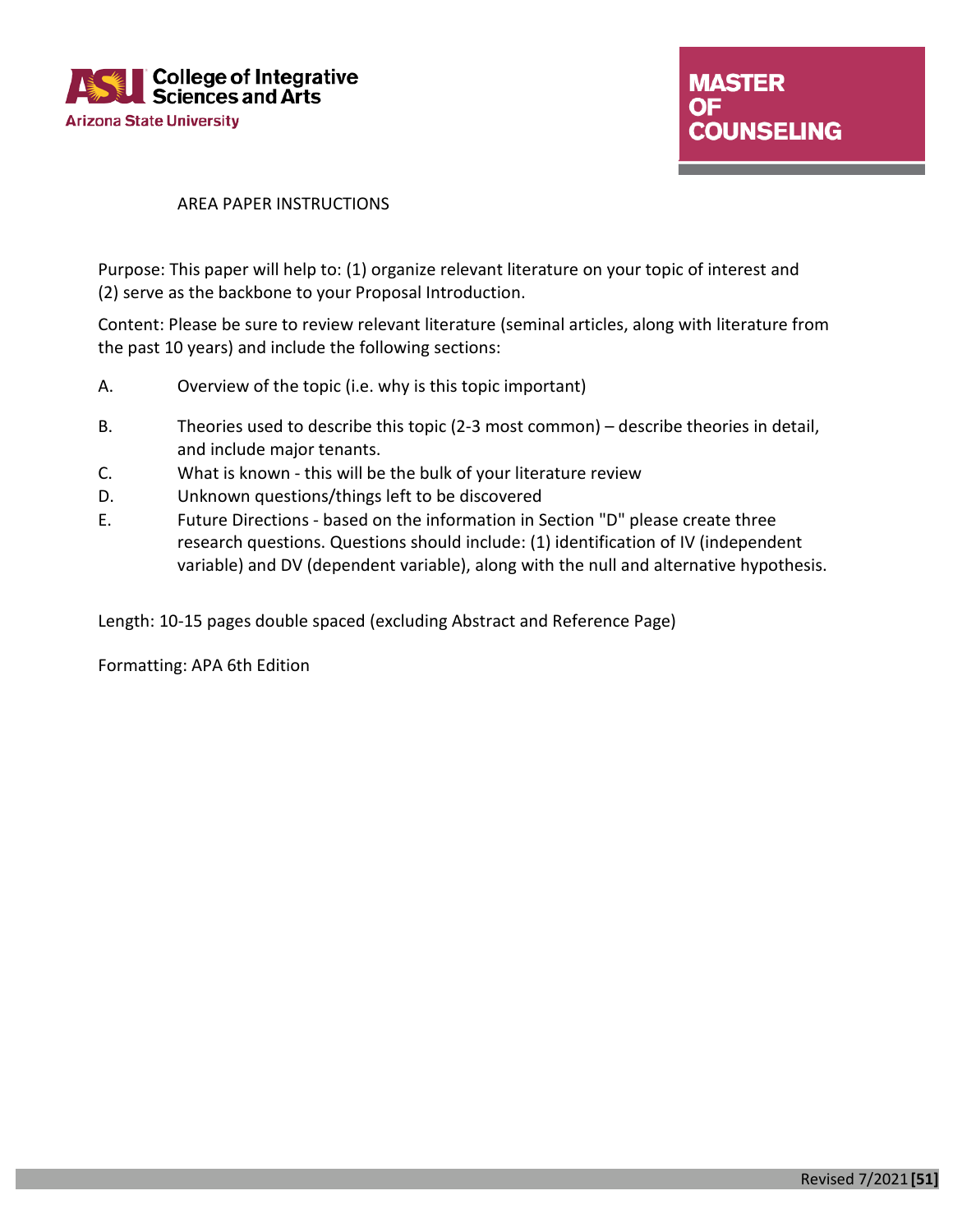## **College of Integrative Sciences and Arts Arizona State University**

# **MASTER OF COUNSELING**

the control of the control of the control of the control of the

**Contacts** [Bookstore 4](https://contact.asu.edu/content/bookstore)80-965-3191 [Career and Professional Development Services](https://career.asu.edu/contact-us) 480-965-2350 [Counseling and Counseling Psychology Faculty & Staff](https://cisa.asu.edu/people/faculty/ccp) 480-965-8733 [ASU Counseling Services](https://eoss.asu.edu/counseling/about-us/location-and-hours) 480-965-6146 [Counselor Training Center \(CTC\)](https://cisa.asu.edu/graduate/ccp/ctc) 480-965-5067 [Financial Aid Services](https://students.asu.edu/financial-aid) 855-278-5080 [ASU Gammage](https://www.asugammage.com/contact) 480-965-5062 [Graduate Admission Services 4](https://admission.asu.edu/contact)80-965-6113 [Graduate College](https://graduate.asu.edu/about/contact-us) 480-965-3521 [Graduate and Professional Student Association](https://gpsa.asu.edu/locations/) 480-727-9870 [Graduation Office \(Registrar\) 4](https://students.asu.edu/contact/office-university-registrar)80-965-3256 [ASU Health Services](https://eoss.asu.edu/health/contact) 480-965-3349 [International Students and Scholars Center](https://issc.asu.edu/contact-us) 480-727-4776 [Meal Plans](https://sundevildining.asu.edu/contact) 480-965-3463 [Official Transcripts](https://students.asu.edu/contact/office-university-registrar) 480-965-7276 [Parking and Transit Services](https://cfo.asu.edu/parking-and-transit-services-contact-information) 480-965-6124 [Residency Classification](https://students.asu.edu/contact/office-university-registrar) 480-965-7712 [University Housing](https://housing.asu.edu/contact-us) 480-965-3515 [Scholarship Services](https://scholarships.asu.edu/) 480-965-6967 [Student Accessibility and Inclusive Learning Services](https://eoss.asu.edu/accessibility) 480-965-1234 [Student Business Services](https://students.asu.edu/contact-tuition-billing) 855-278-5080 [Student Employment 4](https://students.asu.edu/employment)80-965-5186 [Sun Card Office](https://cfo.asu.edu/cardservices) 480-965-2273 [Sun Devil Fitness 4](https://fitness.asu.edu/contact)80-727-7802 [Sun Devil Ticket Office 4](https://thesundevils.com/sports/2013/8/12/209109460.aspx)80-727-0000 [Testing and Scanning Services](https://uoeee.asu.edu/contact-us) 480-965-7146 [University Technology Office](https://uto.asu.edu/contact) 480-965-6500 [ASU Veterans Resources](https://veterans.asu.edu/) 480-965-7723